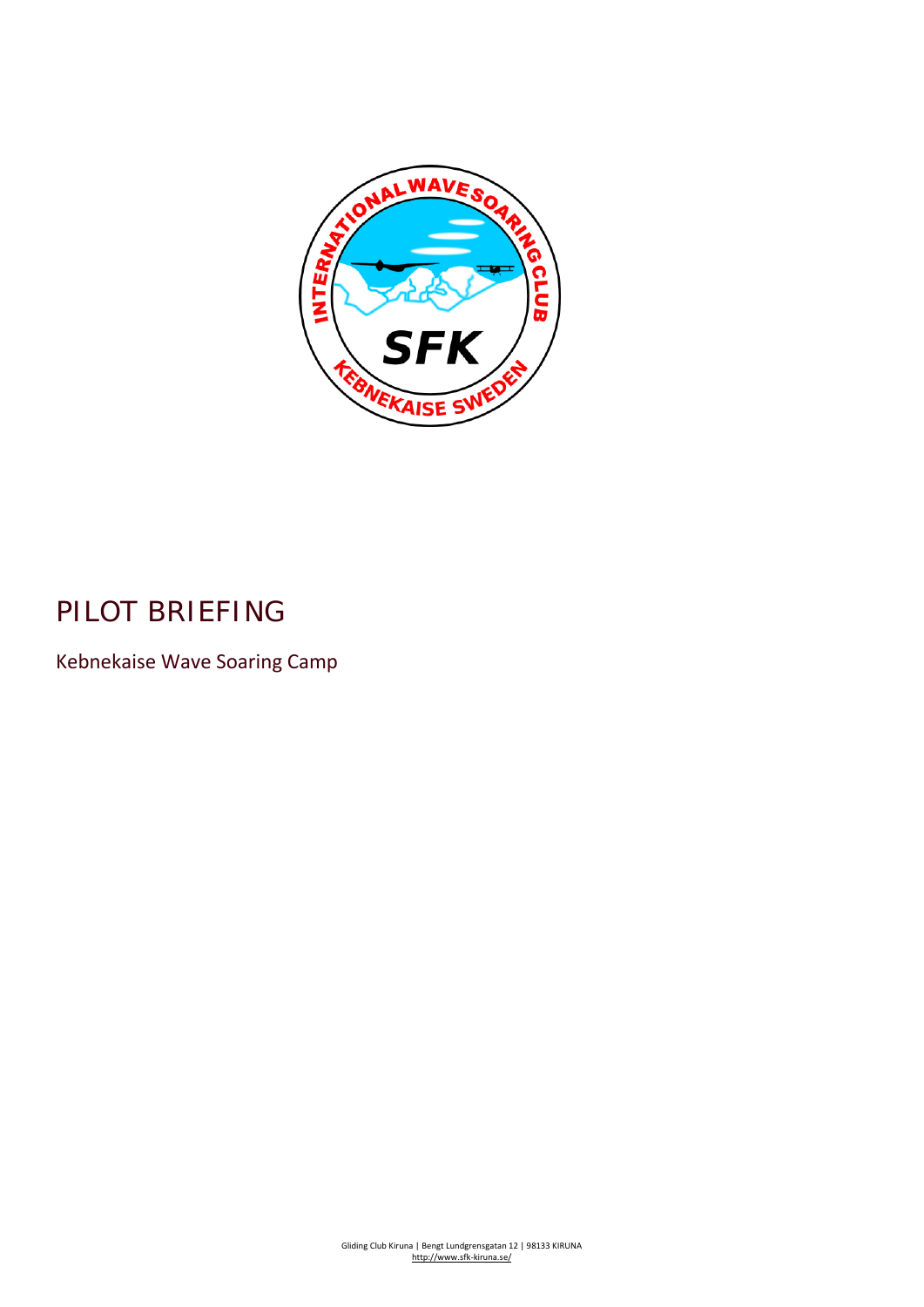

# **TABLE OF INDEX**

| 1             |     |  |  |
|---------------|-----|--|--|
| $\mathcal{L}$ |     |  |  |
|               | 2.1 |  |  |
|               | 2.2 |  |  |
|               | 2.3 |  |  |
|               | 2.4 |  |  |
|               | 2.5 |  |  |
|               | 2.6 |  |  |
| 3             |     |  |  |
| 4             |     |  |  |
| 5             |     |  |  |
| 6             |     |  |  |
| 7             |     |  |  |
|               | 7.1 |  |  |
| 8             |     |  |  |
| 9             |     |  |  |
|               | 9.1 |  |  |
|               | 9.2 |  |  |
| 10            |     |  |  |
| 11            |     |  |  |
| 12            |     |  |  |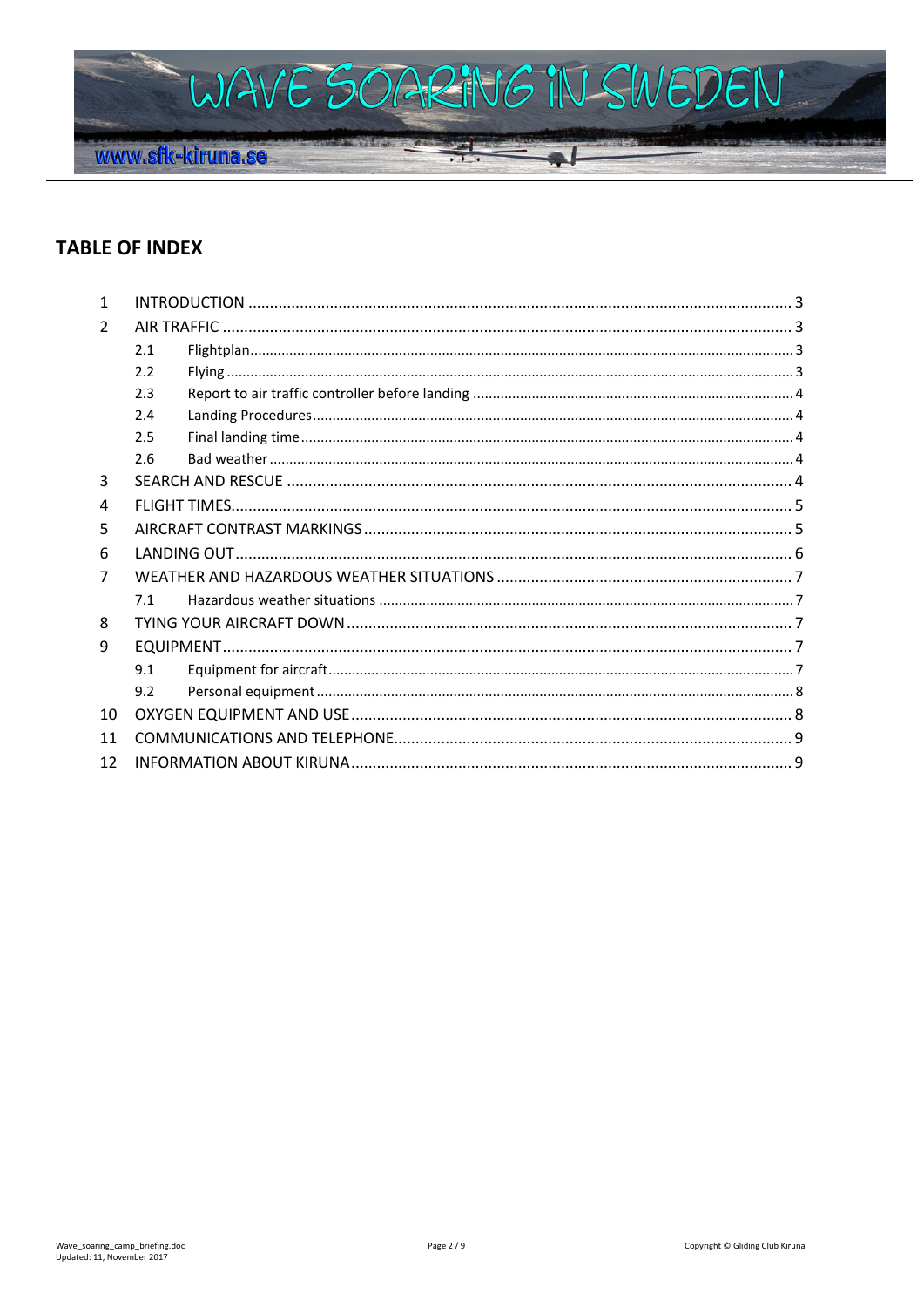

# <span id="page-2-0"></span>**1 INTRODUCTION**

This guide is intended to be used for the briefing of the participants for the Kebnekaise Wave Soaring Camp. The leader of each participating team is responsible that all the participants of the team know this content. The review shall be made in good time before departure to camp. The team Leader is also responsible for the team and its equipment.

# <span id="page-2-1"></span>**2 AIR TRAFFIC**

The Air Traffic Controller in Pirttivuopio uses the radio frequency 123.50 MHz. ATC call sign is "NIKKA RADIO". Radio Language is preferably Swedish, secondarily English. All aircraft must be equipped with a radio that can use the frequency 123.50 MHz and the 121.50 MHz distress frequency. Teams that have their own ground station shall notify the camp manager so that the station could be used in case of emergencies.

#### <span id="page-2-2"></span>**2.1 Flightplan**

Before take-off a written flight plan is to be submitted to the camp ATC. The flight plan can be extended in flight by radio contact with ATC. The Air Traffic Controller confirms the change in flight plan.

**NOTE!** if ATC have not made contact with the aircraft 30 minutes after the flight plan has expired, **full rescue operations will be launched**. This means, among other things, that a search and rescue ARCC (Aeronautical Rescue Coordination Centre) becomes engaged. We will of course also send out all the available motor planes to aid in search.

### <span id="page-2-3"></span>**2.2 Flying**

Pilots intending to start, set up his/her aircraft in the start line. The aircraft is moved gradually up to the start area which always occurs at the level of the air traffic tower. Be sure to set up the glider and tow plane along the center of the runway.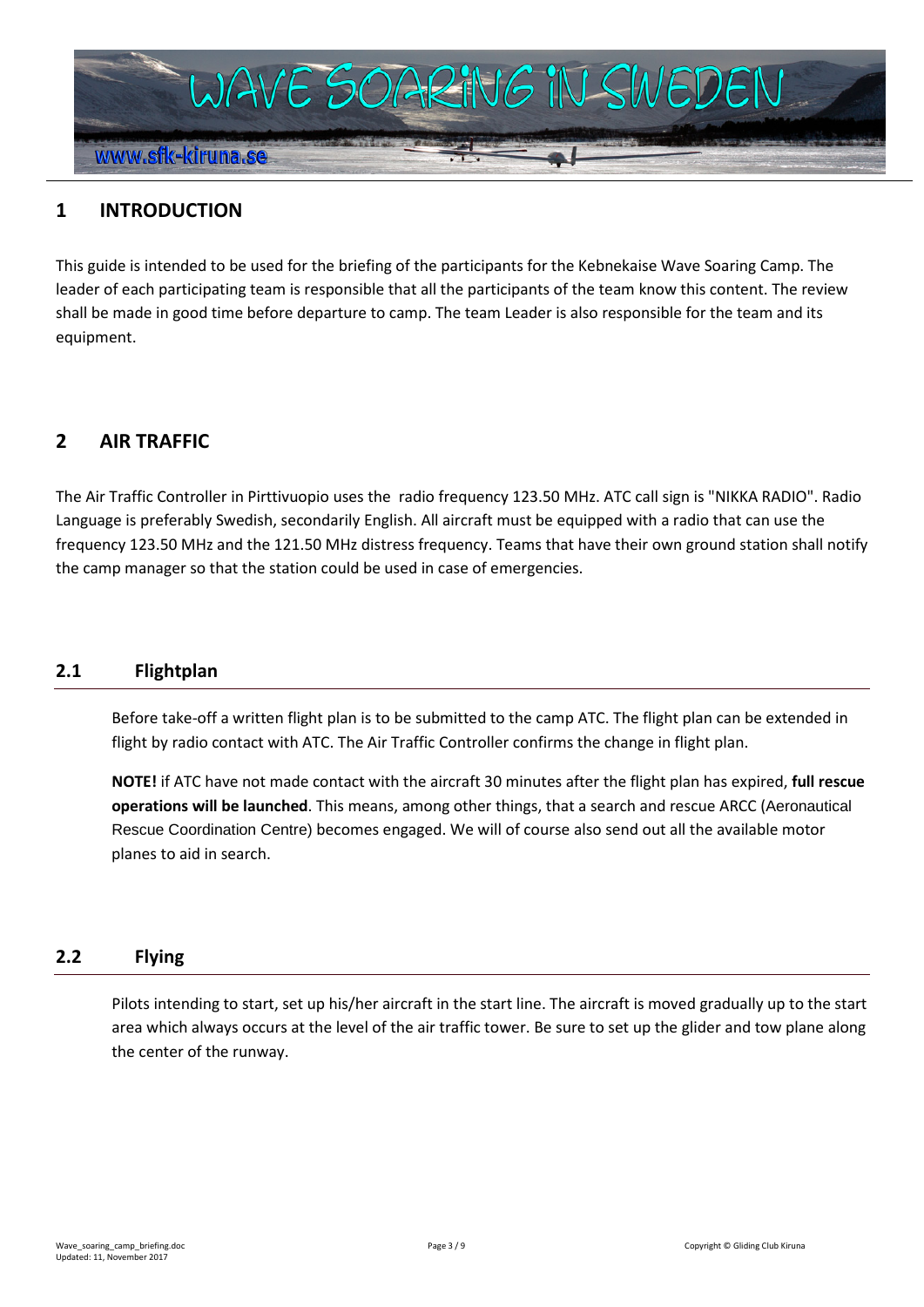

### <span id="page-3-0"></span>**2.3 Report to air traffic controller before landing**

When approaching to land you should report to the ATC your arrival to the Descend Zone (NEDFLYGNINGSZONEN) including your altitude. When appropriate pattern altitude is achieved, at least 250m and min 200m, you report the downwind when along the ATC tower. If it is crowded on the Landing strip do not hesitate to land on the runway, or even on the outside of the runway. Always notify ATC of your intentions.

ATTENTION! For GLIDERS LEFT CIRCUIT applies MOTOR PLANES use RIGHT CIRCUIT.

#### <span id="page-3-1"></span>**2.4 Landing Procedures**

Aircraft that are **lowest in the Descend Zone unconditionally land first**! If there are many gliders in the Descend Zone at the same time, the distance between planes joining Downwind should have a separation of at least 30 seconds!

#### <span id="page-3-2"></span>**2.5 Final landing time**

Before the flight, the Pilot is responsible to find out at the last permissible landing time. This information is located on the wall of air traffic control Tower. The time for the final landing is normally an hour before sunset (this is so that there is still light for SAR to locate a plane). Remember to keep this time in mind when filing or extending your flight plans.

#### <span id="page-3-3"></span>**2.6 Bad weather**

Cancel your flight in time if bad weather is approaching. Communicate weather deterioration to fellow aviators and NIKKA RADIO. It is much more pleasant to come home and stay overnight in a warm cabin or caravan than spending the night on a mountaintop after a forced landing.

NOTE! The weather can change extremely rapidly and if the ATC commands all planes down, it is worth doing so right away as it might take some time to get down from a high altitude

### <span id="page-3-4"></span>**3 SEARCH AND RESCUE**

If you lose orientation or get into difficulties, you should immediately call up any station and explain your situation, don't feel bad about it, it can happen to anyone. Kiruna tower is on frequency 130.15 MHz and does, upon request, provide the QDM-course to get to Kiruna airport.

Tow planes used during the camp and "NIKKA RADIO" uses the frequency 123.50 MHz.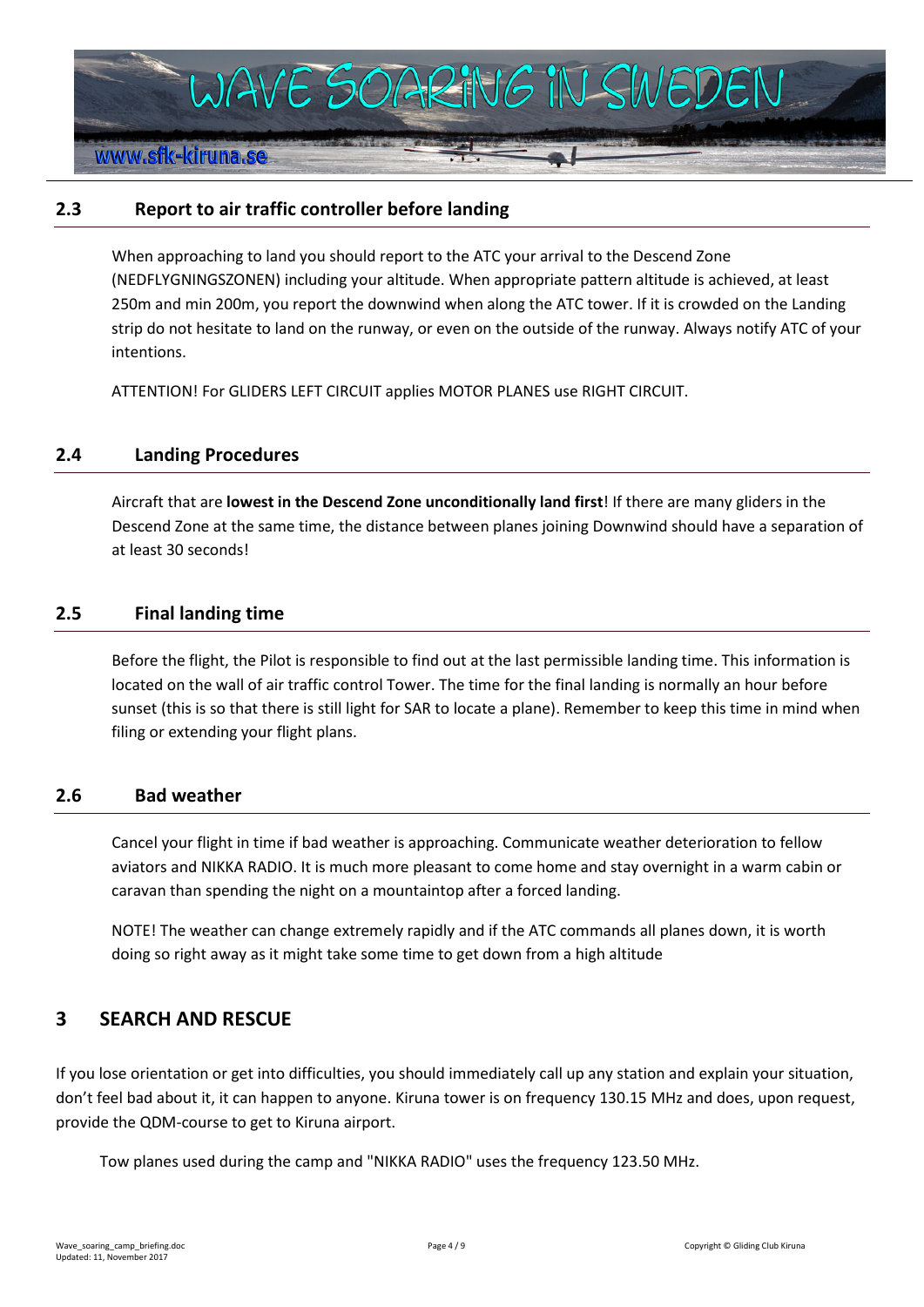

# <span id="page-4-0"></span>**4 FLIGHT TIMES**

ATC takes notes of all gliders take-offs, landings and the tow planes used. After the flights of the day there is a copy of your flight(s) in a wooden box attached to the ATC Tower. Please do not disturb the air traffic controller with questions about flight times during the day, as he is usually quite busy handling the traffic.

# <span id="page-4-1"></span>**5 AIRCRAFT CONTRAST MARKINGS**

Excerpt from AIP GEN 1.5.1 and 1.5.2.

*1 Flight within the mountainous area of Sweden with single-engine aircraft and gliders*

*1.1 The below mentioned provisions do not apply to flights reaching less than 25 NM from take-off location.*

*1.2 Aircraft shall have contrasting color markings. On aero planes markings shall be applied to both sides of the wings, to the fuselage and to tail surfaces. The markings must cover an area of minimum 2 square meters. On helicopters markings shall be applied to the tail rotor guard and other suitable areas for good contrast effect to facilitate detection.*

*1.3 For alerting purposes the following shall be carried: signaling rockets with cartridges, pyrotechnic signals (day/night), mirror, torch, whistle and signal flag.*

*1.4 The rescue equipment to be carried shall be adapted to the season and the number of persons on board. The pilot-in-command shall inform the passengers where the equipment is stored before commencing flight.*

*The full contents of the above provisions can be found in the regulation of the Swedish Transport Agency LFS 2007:20 (inSwedish only).*

#### **To sum it up:**

- 1. Aircraft shall when flying over the mountain area to be painted in such a way, or bear such markings that good contrast against the surrounding terrain is obtained. The painting or markings shall be orange or red color, but not dark red. The desired color is fluorescent.
- 2. In airplanes, appropriate markings applied to the wing upper and lower sides, flanks and tail. The total surface of the markings shall not be less than two square meters. Similar principles apply to the painting for it to be considered to give a good contrast.
- 3. For alerting purposes the following shall be carried: signaling rockets with cartridges, pyrotechnic signals (day/night), mirror, torch, whistle and signal flag and enough food and water to survive at least a night on a mountaintop.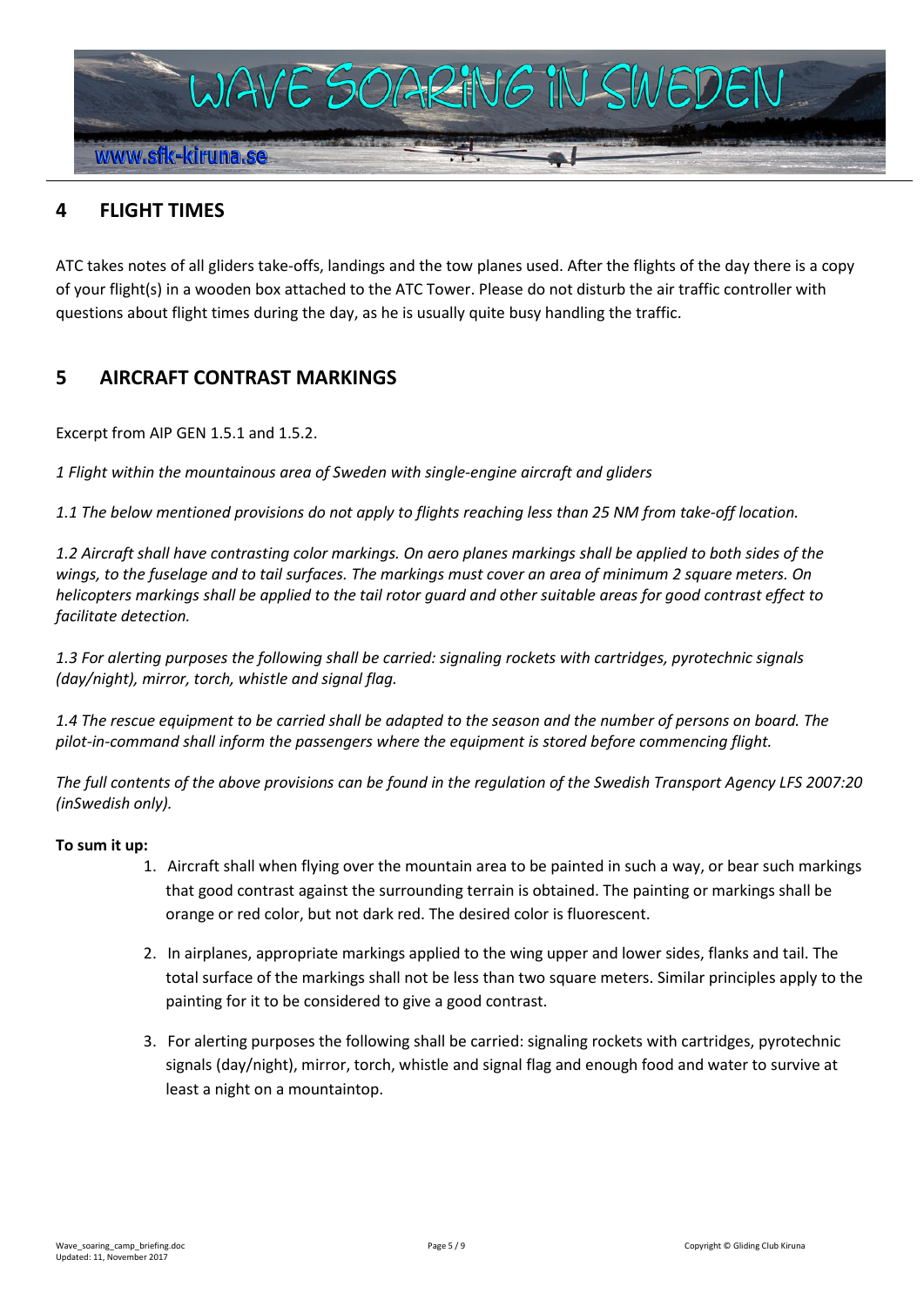

# <span id="page-5-0"></span>**6 LANDING OUT**

A few tips if you are forced to land out. First and most importantly, take it very easy! Think before you act!

- o Turn on the radio for reception. Avoid making too many calls with no results, the battery capacity is limited. The radio consumes about 20 times more power during transmission than when receiving. Keep your radio on the emergency frequency of 121.5 MHz.
- o Do not leave the plane if you do not see any buildings. If you intend to leave the aircraft to walk to e.g. a nearby settlement, remember to leave a message indicating which way you intend to go to, what is your intentions and when you left. Attach the message securely on an easy to find place e.g. in the middle of the dashboard.
- o Staying in the Swedish mountains during this time of year offers several surprises, most of them unpleasant. You must ruthlessly use the resources you have. A parachute is perhaps worth thousands wrapped in its bag, but it could save your life if used as a tent or sleeping bag. You get new parachutes in a store, new lives are harder to come by.
- o It is not unusual with temperatures far below -30 degrees centigrade at night in this area even in April.
- o You can get an idea on how it feels to spend the night on a mountain by leaving your warm and cozy cabin or trailer at the evening, dressed in your flight suit and stay outside one or two hours. This will able you to determine how your equipment works. Modify the equipment so that it works well and you feel okay even after a few hours outside in the cold.
- o If you are to survive a night on the mountain, a crucial help is if you have the opportunity to dig yourself in the snow or not. It is important to retain the heat your body emits. It never gets colder than maybe a few degrees below zero down in the snow and you are away from a possible roaring blizzard that further cools you down. The difference in cooling capacity is huge between - 30 ° and 0 ° even not considering the wind chill factor. Ensure that there are appropriate tools to dig within the aircraft. Also have a look at AIP GEN 1.5.1.

[\(http://www.lfv.se/AIP/GEN/GEN%201/ES\\_GEN\\_1\\_5\\_en.pdf\)](http://www.lfv.se/AIP/GEN/GEN%201/ES_GEN_1_5_en.pdf)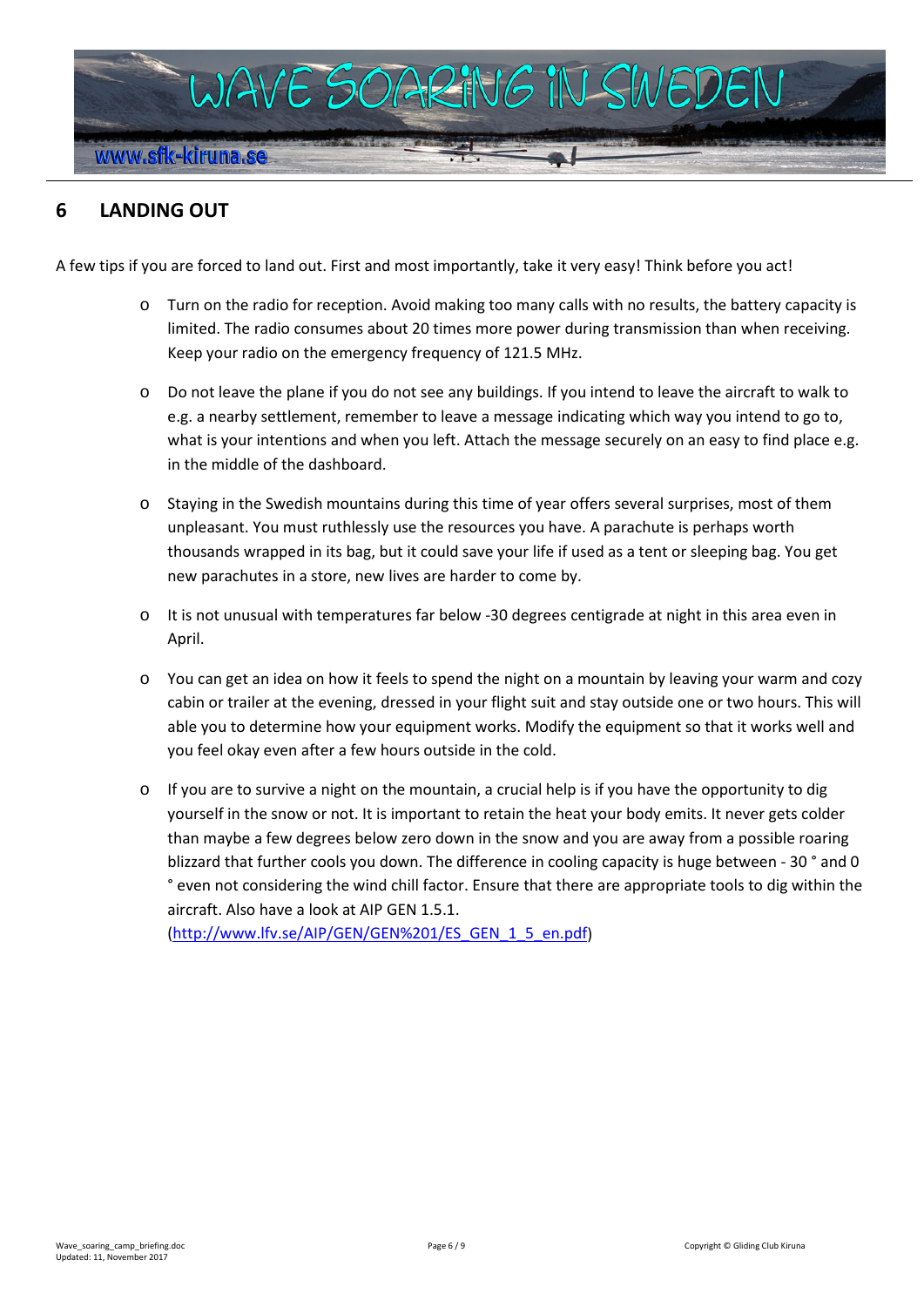

# <span id="page-6-0"></span>**7 WEATHER AND HAZARDOUS WEATHER SITUATIONS**

Weather in the mountains is notoriously unreliable. Beautiful weather with blue skies and light winds may turn into a roaring 25 m/s blizzard with zero visibility in less than ten minutes.

Never leave an aircraft that is not tied down, not even for a few minutes!

### <span id="page-6-1"></span>**7.1 Hazardous weather situations**

The most dangerous and unpredictable weather conditions, when flying around Pirttivuopio, occur at winds between S and WSW, especially in connection with a frontal passage. The Föhn window above Paittasjärvi south shoreline can quickly transform into complete cloud cover. If you get surprised by this at a higher altitude, you should try to remain in in the wave and continue to rise to get a better overview and hopefully find some blue sky where you could get below the clouds safely.

In the past when an event like this has occurred pilots have found gaps in the clouds, at Torneträsk 50 km north, and also closer to Kiruna 50 km to the east of Paittasjärvi.

### <span id="page-6-2"></span>**8 TYING YOUR AIRCRAFT DOWN**

All aircraft and transport trailers shall be tied down with heavy rope. To further reduce lift on the planes, prop up the tail so that the angle of attack to the wind decreases. Planes should be tied down from the nose, tail, wing tips, and preferably also in the middle of the wing. NOTE! There will be a storm, Just be prepared for it!

# <span id="page-6-3"></span>**9 EQUIPMENT**

Flying and staying in the mountains might require some different equipment than what you're used to in your neighborhood. The climate is different, it's tougher, and the area is sparsely populated, far from inhabited houses. You must bring more equipment for both your aircraft and yourself. These equipment proposals are not comprehensive; please feel free to complement it.

### <span id="page-6-4"></span>**9.1 Equipment for aircraft**

- o Radio and equipment are described i[n AIP GEN 1.5.1](http://www.lfv.se/AIP/GEN/GEN%201/ES_GEN_1_5_en.pdf) and 1.5.2 is MANDATORY. Practice the use of the signal mirror.
- o Spare Batteries, fogscreens, digging equipment, sleeping bag and flares. Road flares burn strong and long.
- o Contrast markings as described in [paragraph 5.](#page-4-1)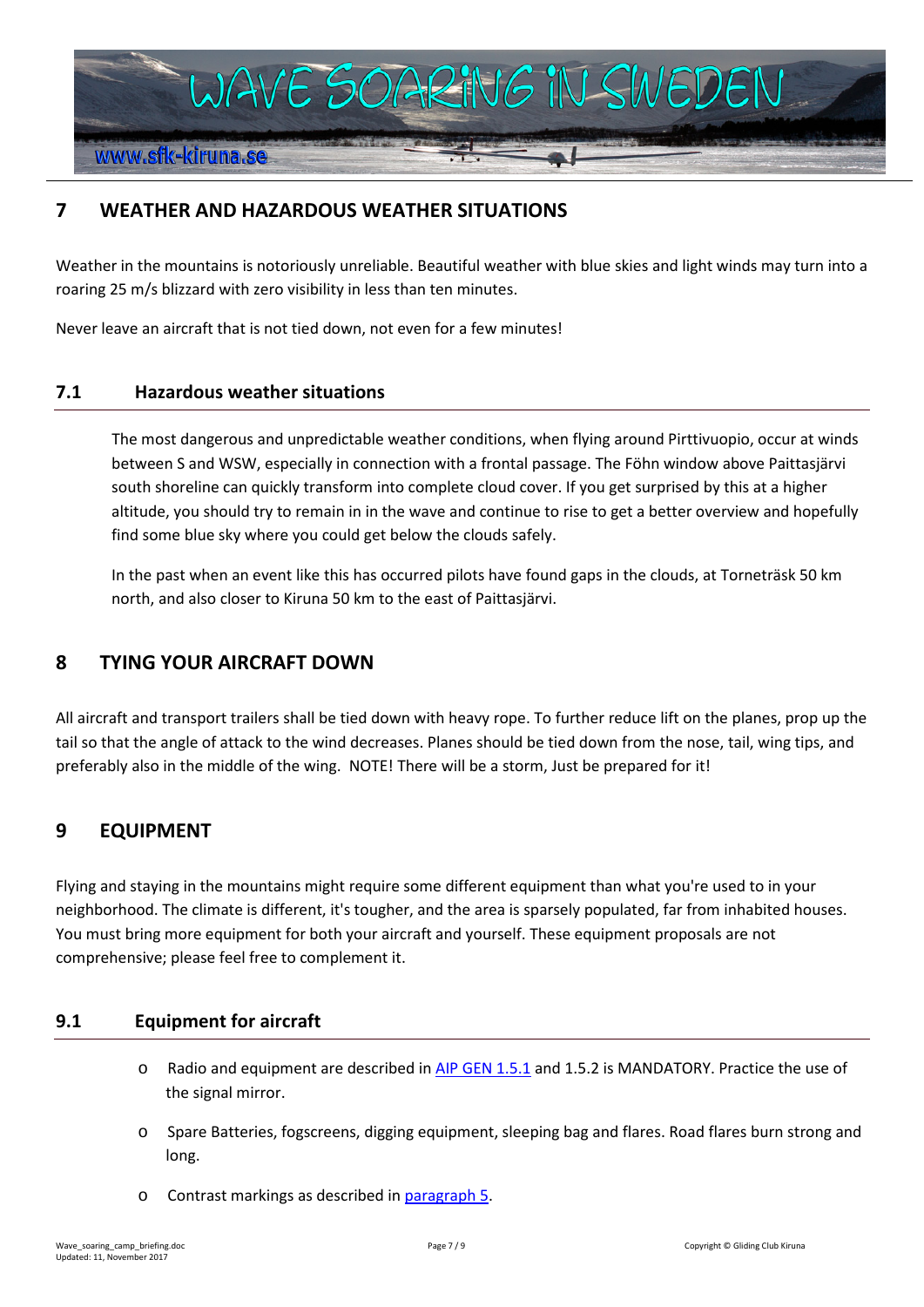

### <span id="page-7-0"></span>**9.2 Personal equipment**

- o Warm underwear, preferably woolen or technical underwear for cold climates. (Cotton is no good)
- o Padded Jacket and pants, or a good winter overall.
- o Warm gloves or mittens.
- o Hat, preferably with ear flaps, it is colder the higher you fly.
- o Several pairs of stockings and socks. Change to dry and clean socks before you fly as this will enable you to handle the cold better.
- o Insulated walking boot or snow boots. Boots with felt inserts are the best.
- o Studs for walking on the ice.
- o To avoid having cold feet, there are battery powered heated socks nowadays. Buy the bigger battery with enough battery capacity and make sure you can reach the switch in flight.
- o NOTE! There is a saying among mountain climbers and hikers "Cotton Kills"

### <span id="page-7-1"></span>**10 OXYGEN EQUIPMENT AND USE**

Oxygen Equipment is a must when wave soaring. The risk of an major accident is imminent when flying over 4000 m due to oxygen deprivation as this reduces both the physical and mental ability. For "Commercial aviation" the regulations can be found in **LFS 2007:47** 

For private flight for airplanes and gliders, the following guidelines are used to avoid damage due to oxygen deprivation. Remember that you are in Pirttivuopio already at 466 meters above sea level when starting.

#### **FLYING HEIGHT MSL**

Under 4000 m Oxygen equipment is not normally necessary, but should be used during prolonged flight at altitudes between 3000-4000 m

4000 m - 7000 m Oxygen equipment should be worn.

7000 m - 12,000 m flying without oxygen at altitudes above 7000 is highly dangerous and life threatening! Oxygen equipment with a personally fitted mask must be used. People who expect to fly at these altitudes should have been tested in vacuum chambers with the careful study of how oxygen deficiency affects you. Emergency oxygen equipment should be kept at hand for immediate use.

12,000 m + flight is only possible using special pressure equipment (pressure suit or pressure mask). Flying with normal oxygen equipment involves **the risk of death even with** the delivery of **100% oxygen**.